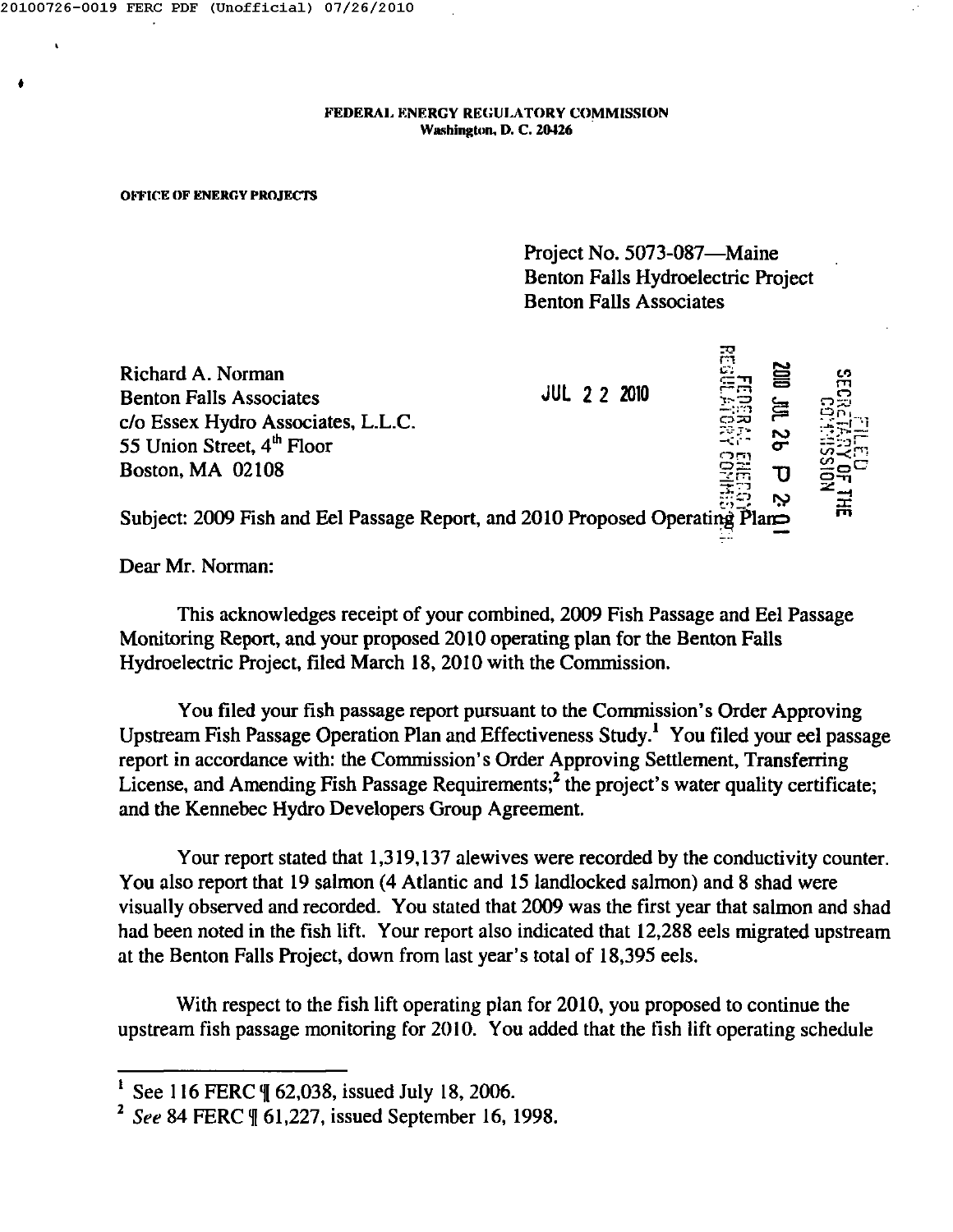•

will be extended to the earlier of October 31, 2010 or the date at which the river temperature exceeds 25 degrees Centigrade. You also proposed no material changes to the operation of the upstream and downstream eel passage facilities. However, in response to a U.S. Fish and Wildlife Services comment, you proposed to increase your effort to monitor trash buildup on the trash racks during high flow conditions and to increase the raking frequency as needed.

Lastly, you indicated that you provided a draft copy of your 2009 report and 2010 operation plans to: U.S Fish and Wildlife Service; National Marine Fisheries Service; Maine Department of Environmental Protection; Maine Department of Marine Resources; and Maine Department of Inland Fisheries & Wildlife. Your final report filed with the Commission incorporated the agencies' comments.

Your 2009 annual report, filed March 18,2010 adequately meets the license reporting requirements for the Benton Falls Project. Thank you for your cooperation and if you have any questions regarding this letter please contact me at (202) 502-8900.

Sincerely,

Thomas J. LoVullo Division of Hydropower Administration and Compliance

c: Sean McDermott National Marine Fisheries Service 55 Great Republic Drive Gloucester, MA 01930-2276

> Dana Murch Maine Department of Environmental Protection 17 State House Station Augusta, ME 04333-0017

 $-2-$